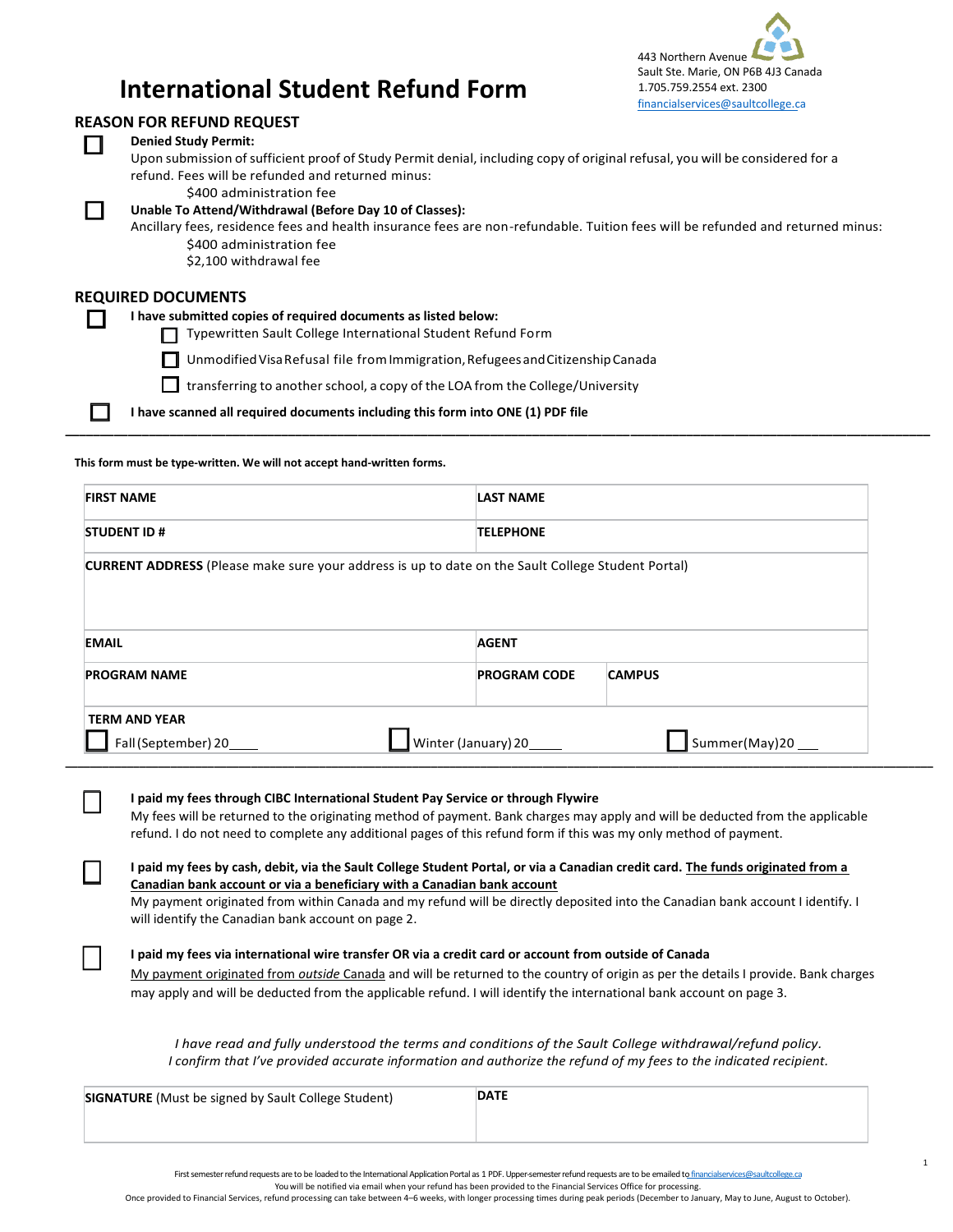

## **Refund for payments made from a Canadian account/credit card**

I paid my fees by cash, debit, via the Sault College Student Portal, or via a Canadian credit card. The funds originated from a Canadian bank account or via a beneficiary with a Canadian bank account. My payment originated from within Canada and my refund will be directly deposited into the Canadian bank account I identify. I will complete this page.

**This form must be type-written. We will not accept hand-written forms.**

### **REFUND INFORMATION**

| <b>REFUND TO:</b><br>Self (Must match address on Sault College student portal)                                                                                                                                                                                                                                                                                                                                                                                                                                                                                                                                                                                                                                                                                                                                                                                                                                                                      |                                | <b>Beneficiary</b>                   |             |                    |
|-----------------------------------------------------------------------------------------------------------------------------------------------------------------------------------------------------------------------------------------------------------------------------------------------------------------------------------------------------------------------------------------------------------------------------------------------------------------------------------------------------------------------------------------------------------------------------------------------------------------------------------------------------------------------------------------------------------------------------------------------------------------------------------------------------------------------------------------------------------------------------------------------------------------------------------------------------|--------------------------------|--------------------------------------|-------------|--------------------|
| <b>FULL NAME</b>                                                                                                                                                                                                                                                                                                                                                                                                                                                                                                                                                                                                                                                                                                                                                                                                                                                                                                                                    |                                | <b>EMAIL</b>                         |             |                    |
| <b>ADDRESS</b>                                                                                                                                                                                                                                                                                                                                                                                                                                                                                                                                                                                                                                                                                                                                                                                                                                                                                                                                      |                                |                                      |             |                    |
| <b>TELEPHONE</b>                                                                                                                                                                                                                                                                                                                                                                                                                                                                                                                                                                                                                                                                                                                                                                                                                                                                                                                                    |                                | <b>RELATIONSHIP</b>                  |             |                    |
|                                                                                                                                                                                                                                                                                                                                                                                                                                                                                                                                                                                                                                                                                                                                                                                                                                                                                                                                                     | <b>AUTHORIZATION AGREEMENT</b> |                                      |             |                    |
| We hereby authorize The Sault College of Applied Arts and Technology to initiate automatic deposits to our account at<br>the financial institution named below. We also authorize The Sault College of Applied Arts and Technology to make<br>withdrawals from this account in the event that a credit entry is made error.<br>Further, we agree not to hold The Sault College of Applied Arts and Technology responsible for any delay or loss of<br>funds due to incorrect or incomplete information supplied by us or by our financial institution or due to an error on<br>the part of our financial institution in depositing funds to our account.<br>This agreement will remain in effect until The Sault College of Applied Arts and Technology receives a written notice of<br>cancellation from us or from our financial institution, or until we submit a new direct deposit form to the Sault College<br>Financial Services Department. |                                |                                      |             |                    |
|                                                                                                                                                                                                                                                                                                                                                                                                                                                                                                                                                                                                                                                                                                                                                                                                                                                                                                                                                     |                                | <b>FINANCIAL INFORMATION</b>         |             |                    |
| <b>NAME OF FINANCIAL INSTITUTION</b>                                                                                                                                                                                                                                                                                                                                                                                                                                                                                                                                                                                                                                                                                                                                                                                                                                                                                                                |                                | <b>INSTITUTION NO.</b><br>(3 digits) | TRANSIT NO. | <b>ACCOUNT NO.</b> |
| <b>ADDRESS OF FINANCIAL INSTITUTION</b>                                                                                                                                                                                                                                                                                                                                                                                                                                                                                                                                                                                                                                                                                                                                                                                                                                                                                                             |                                |                                      |             |                    |
|                                                                                                                                                                                                                                                                                                                                                                                                                                                                                                                                                                                                                                                                                                                                                                                                                                                                                                                                                     |                                | <b>SIGNATURE</b>                     |             |                    |
| <b>AUTHORIZED SIGNATURE (Primary)</b>                                                                                                                                                                                                                                                                                                                                                                                                                                                                                                                                                                                                                                                                                                                                                                                                                                                                                                               | <b>NAME</b>                    |                                      | <b>DATE</b> |                    |

First semester refund requests are to be loaded to the International Application Portal as 1 PDF. Upper-semester refund requests are to be emailed t[o financialservices@saultcollege.ca](mailto:financialservices@saultcollege.ca)

You will be notified via email when your refund has been provided to the Financial Services Office for processing.